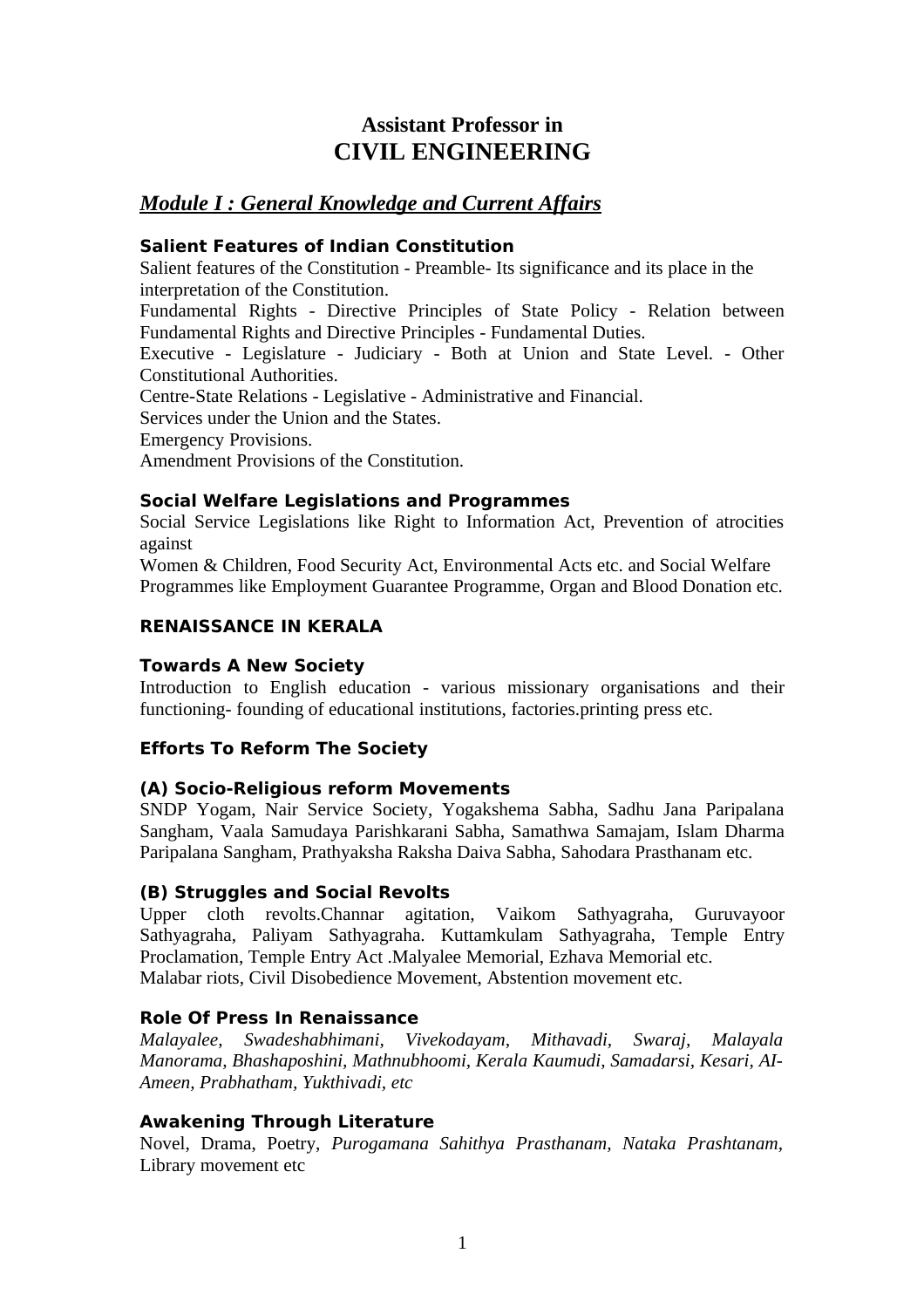#### **Women And Social Change**

Parvathi Nenmenimangalam, Arya Pallam, A V Kuttimalu Amma, Lalitha Prabhu.Akkamma Cheriyan, Anna Chandi, Lalithambika Antharjanam and others

#### **Leaders Of Renaissance**

Thycaud Ayya Vaikundar, Sree Narayana Guru, Ayyan Kali.Chattampi Swamikal, Brahmananda Sivayogi, Vagbhadananda, Poikayil Yohannan(Kumara Guru) Dr Palpu, Palakkunnath Abraham Malpan, Mampuram Thangal, Sahodaran Ayyappan, Pandit K P Karuppan, Pampadi John Joseph, Mannathu Padmanabhan, V T Bhattathirippad, Vakkom Abdul Khadar Maulavi, Makthi Thangal, Blessed Elias Kuriakose Chaavra, Barrister G P Pillai, TK Madhavan, Moorkoth Kumaran, C. Krishnan, K P Kesava Menon, Dr.Ayyathan Gopalan, C V Kunjuraman, Kuroor Neelakantan Namboothiripad,

Velukkutty Arayan, K P Vellon, P K Chathan Master, K Kelappan, P. Krishna Pillai, A K Gopalan, T R Krishnaswami Iyer, C Kesavan. Swami Ananda Theerthan , M C Joseph, Kuttippuzha Krishnapillai and others

#### **Literary Figures**

Kodungallur Kunhikkuttan Thampuran, KeralaVarma Valiyakoyi Thampuran, Kandathil Varghese Mappila. Kumaran Asan, Vallathol Narayana Menon, Ulloor S Parameswara Iyer, G Sankara Kurup, Changampuzha Krishna Pillai, Chandu Menon, Vaikom Muhammad Basheer. Kesav Dev, Thakazhi Sivasankara Pillai, Ponkunnam Varky, S K Pottakkad and others

#### **GENERAL KNOWLEDGE AND CURRENT AFFAIRS**

General Knowledge and Current Affairs

## *Module II :*

## **a) MATHEMATICS (ENGINEERING)**

**Matrices:** Rank, systems of linear equations, consistency, eigen values, eigen vectors, Cayley Hamilton Theorem, diagonalisation, linear dependence and independence of vectors.

**Partial Differentiation:** Partial derivatives, Euler's theorem on homogeneous functions, total derivatives, Jacobians, Taylor's series (one and two variables) – Maxima and minima of functions of two variables – Lagrange' s method.

**Vector Differentiation:** Scalar and vector functions, differentiation of vector functions – velocity and acceleration – scalar and vector fields – operator  $\Box$  – Gradient – Directional derivative – Divergence – Curl – irrotational and solenoidal fields – scalar potential.

**Laplace Transforms:** Transforms of elementary functions, shifting property – inverse transforms – transforms of derivatives and integrals – transform of functions multiplied by t and divided by  $t -$  convolution theorem, solution of ordinary differential equations with constant coefficients using Laplace transforms.

**Ordinary Differential Equations: First Order ordinary differential equations,** systems of linear first order ordinary differential equations, linear ordinary differential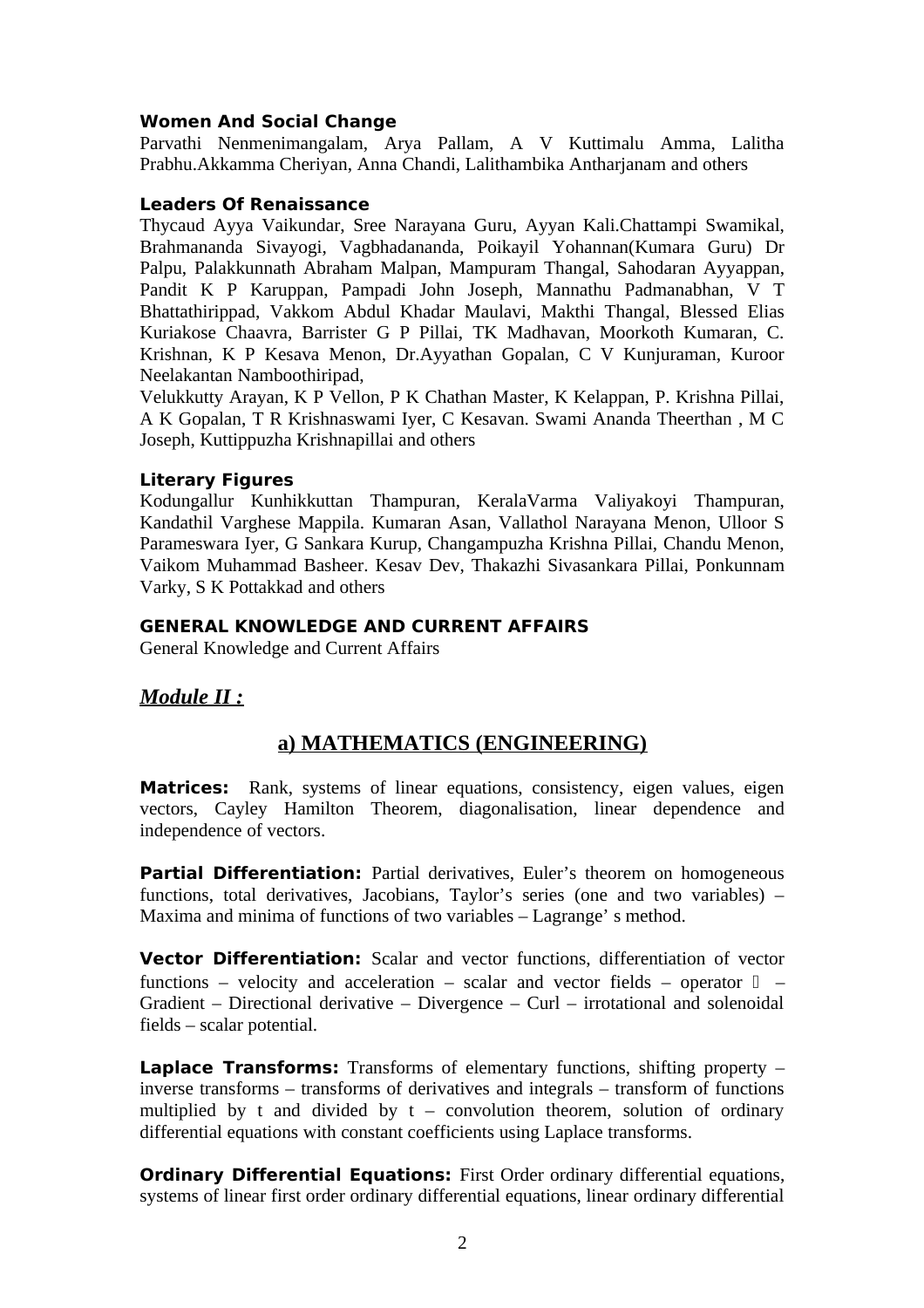equations of higher order with constant coefficients, linear second order ordinary differential equations with variable coefficients (Cauchy and Legendre equations), Method of Laplace transforms for solving ordinary differential equations.

**Complex Analysis:** Analytic functions, conformal mappings, bilinear transformations, complex integration, Cauchy's integral theorem and formula, Taylor and Laurent's series, residue theorem.

**Fourier Series:** Fourier series of periodic functions of period 2 π and 2 ℓ, odd and even functions, Half range expansions.

# **b) BASIC CIVIL ENGINEEERING**

Mechanics – statistics – Coplanar forces – conditions of equilibrium. Support reactions – Simply supported and overhanging beams. Friction – Laws of friction – applications. Centre of gravity and moment of inertia of plane areas. Dynamics – rectilinear motion – Newton's laws of motion – curvilinear motion.

Building materials – common building materials – stone, brick, cement, steel, aggregate, concrete, timber – properties, IS specification. Building construction – types and functions of the following structural components of buildings – foundations and superstructure.

Surveying – principle of surveying – linear measurements using chain – levelling work – reduction of levels.

# **c) BASIC MECHANICAL ENGINEERING**

Zeroth, first and second laws of thermodynamics, CI and SI Engines, properties of steam. Centrifugal and reciprocating pumps, hydraulic turbines, refrigeration and air conditioning, hydro-electric, thermal and nuclear power plants, mechanical power transmission systems such as belt, rope, chain and gear, manufacturing process – casting, forging, rolling, brazing, soldering, and welding, machining process – turning, shaping, drilling, grinding and milling. Conic sections and miscellaneous curves, orthographic, isometric and perspective projections.

# *Module III :*

# **a) BASIC ELECTRICAL ENGINEERING**

Ohm's law, Kirchoff's laws – solution of series and parallel circuits with dc excitation.

Magnetic circuits: MMF, field strength, flux density, reluctance, electromagnetic induction, Faraday's laws, Lenz's law, statically and dynamically induced emfs, self and mutual induction, co-efficient of coupling.

Principle of generation of alternating current – waveforms – frequency, period, average and rms values, form factor.

Generation of 3 phase ac voltage, star and delta connections, voltage & current relationships in star and delta (balanced system only).

Principle of operation of dc motor & generator, single phase transformer and three phase induction motor.

Types of lamps, necessity of earthing.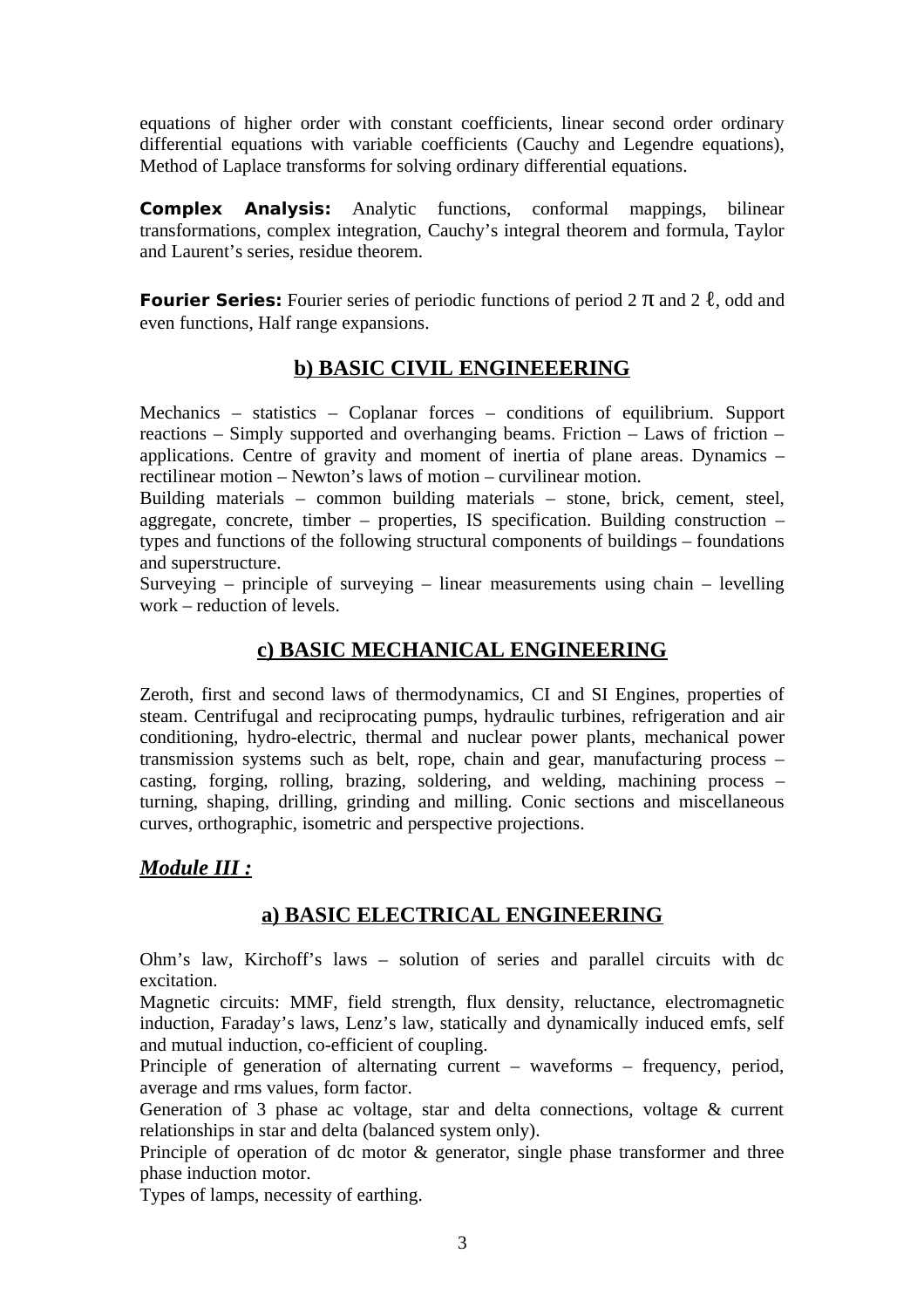# **b) BASIC ELECTRONICS ENGINEERING**

Devices – working principle of PN junction, Zener diode and BJT.

Systems – Rectifiers : Half wave, Full wave and Bridge. Filters: Capacitors and Inductors.

Amplifiers & Oscillators – Common Emitter RC coupled amplifier and its frequency response. Principles of Wein-bridge oscillator. Op-amps: Basics, inverting and noninverting amplifier.

Communication – Need for modulation, principles of AM and FM.

Measurements – Working principles of CRO and Multimeter.

# **c) BASIC COMPUTER SCIENCE**

Functional units of a computer. Programming in  $C$  – control structures, functions.

## *Module IV : Mechanics of Structures*

Simple stress and strain relationship: Stress and strain in two dimensions, principal stresses, Stress transformation, Mohr's circle – Bending moment and shear force in statically determinate beams – Simple bending theory, flexural and shear stress – Thin walled pressure vessels, uniform torsion, buckling of column, combined and direct bending stresses.

Analysis of statically determinate trusses, arches, beams, cables and frames – Deflection of beams, methods – Displacements in statically determinate structures and analysis of statically indeterminate structures by force / energy methods, analysis by displacement methods (slope deflection and moment distribution methods) – influence lines for determinate and indeterminate structures – Basic concepts of matrix methods of structural analysis.

## *Module V : Structural design, Construction and Management*

Concrete Structures – Concrete technology – properties of concrete, mix design. Concrete design – working stress and limit state design concepts – analysis of ultimate load capacity and design of members subjected to flexure, shear, compression and torsion by limit state methods. Basic elements of pre-stressed concrete, analysis of beam sections (rectangular and I sections). Design of retaining walls and water tanks. Steel structures – Analysis and design of tension and compression members, beams, beam-columns, column bases. Connections – simple and eccentric beam column connections – plate girders and trusses – Plastic analysis of beams and frames. Construction Management – Construction, planning and scheduling – Bar chart, CPM, PERT – construction equipments – construction procedures – contract, tender documents.

Building Planning – building bye laws – functional planning of buildings.

Building materials and construction – construction materials, properties, IS specifications, prefabricated structural elements.

Quantity surveying & valuation – Building construction – detailed specification, preparation of data and analysis of rates for various items of work. Type of estimates – Detailed estimate for buildings. Valuation methods.

# *Module VI : Fluid Mechanics and Water Resources Engineering*

Fluid mechanics and Hydraulics – Properties of fluids, Principle of conservation of mass, momentum, energy and corresponding equations, potential flow, applications of momentum and Bernoulli's equation, laminar and turbulent flow, flow in pipes – flow